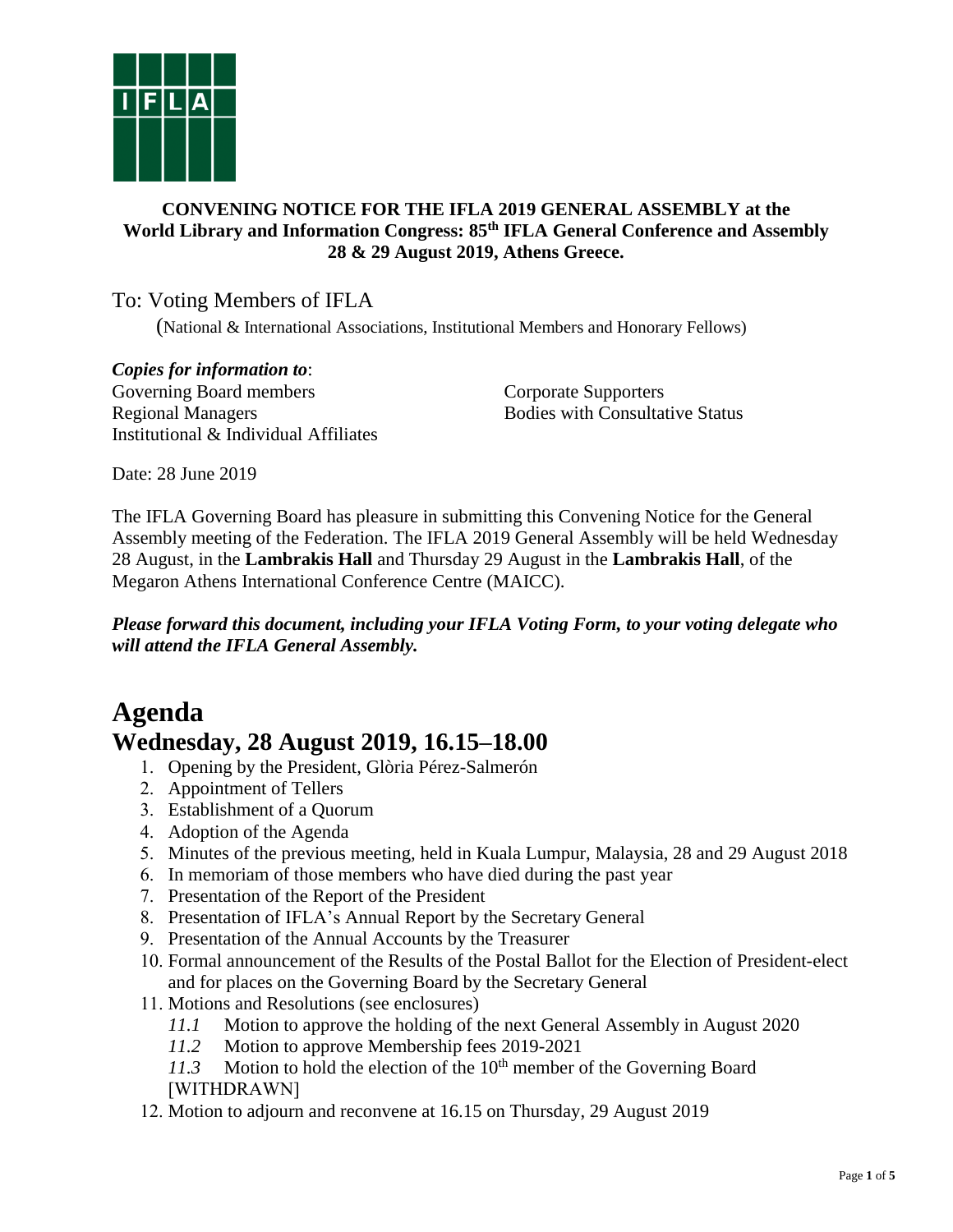# **Thursday, 29 August 2019, 16.15–17.30**

## 1. Closing Session

- Address by President Glòria Pérez-Salmerón
- Presentation of Awards
- Thanks to the outgoing Governing Board
- Introduction of the new Governing Board
- Announcement of WLIC 2021 location
- Vote of thanks WLIC 2019
- Invitation to WLIC 2020
- Address by incoming President Christine Mackenzie
- Close of the Assembly

## NOTES

## **1. Representation**

Each Member is entitled to be represented at any General Assembly by one or more representatives. One such person shall be designated by the Member to exercise the right to vote. Honorary Fellows are entitled to be present and have the right to vote. Each Member may nominate another Member to exercise proxy votes on the Member's behalf at a General Assembly. Such Member must notify the Secretary General of the appointment of a proxy holder no later than 48 hours prior to the start of the meeting and on the designated form.

- **2.** Voting may take place during the General Assembly on any motions and resolutions submitted in accordance with the Statutes.
- **3.** To assist with counting votes we ask that voting delegates sit at the front of the hall.
- **4. Quorum**

**National and International Association Members:** The attendance at General Assembly of a simple majority of eligible National or International Association members will constitute a *quorum*. Quorum will be reached if the number of National and International Association members present or represented by proxy is 50% +1 of the total number of National and International Association members who have paid their fees for the current year. It is therefore especially important for representatives of National and International Association members to obtain their voting slips. You will receive, upon presenting your voting form, an envelope with a white quorum slip together with the voting instructions and coloured voting slips, and a ballot paper for the Governing Board election.

Step 1: please collect your voting papers from the Voting Office located in the Secretariat office in room **"Kokkali",** before the Assembly.

Step 2: Attend the General Assembly on Wednesday 28 August.

Step 3: At the General Assembly meeting you will be asked to hand in your white quorum  $slip(s)$  to be counted by the tellers.

Step 4: On leaving the General Assembly you will be asked to place your Governing Board election ballot paper in a ballot box.

## **5. Voting Slips**

To be able to vote, voting delegates must obtain the necessary voting slips at the IFLA Voting Office located in the **Secretariat** office in room **"Kokkali",** *open from Friday, 23 August 2019, 09.00 until Wednesday, 28 August 2019, 15.00.* Voting slips will be distributed only to those delegates who have their IFLA Voting Form 2019, signed by the appropriate authority.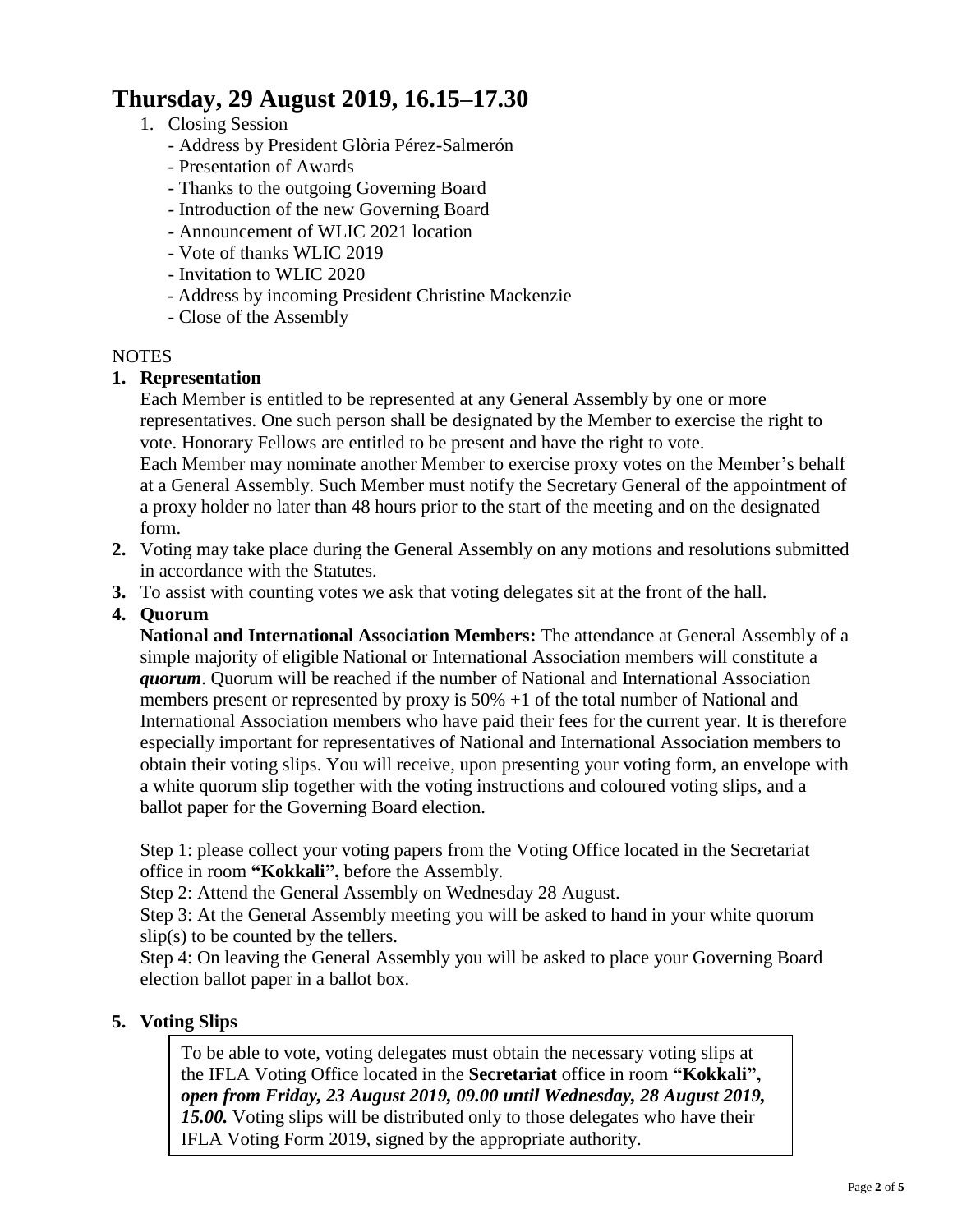The IFLA Voting Form has been sent to those whose membership fees for 2019 have been paid. Please collect your voting slips as early as possible. **Please do not leave it until the last minute!** 

**FOR PROXY HOLDERS:** Please come to the Voting Office during the times set out above. Upon submission of the voting form(s) 2019 you will receive, in addition to your own, the voting slips and ballot paper for the member(s) you represent by proxy.

**6.** If you have **not paid your 2019 membership fees** at the time of distribution of this convening notice, your voting documents will be sent to you upon receipt of payment. If your payment is received after **29 July 2019**, please bring proof of payment to the Voting Office at the IFLA Secretariat during the conference, so that you will be able to vote at the General Assembly.

## **7.** Resolutions

**Resolutions of an exceptional and urgent character** proposed after the deadline specified in Article 9.5 of the Statutes, that is at least three months before the date of the meeting, must be submitted to the IFLA Secretariat office by the **deadline of 12.00 on Tuesday, 27 August 2019.**

All resolutions must be proposed and seconded by authorised representatives of Members whose names and affiliations must be included and must clearly express the action recommended to be taken by the Federation.

All resolutions must be brief, clear in intent and legible. Brief additional background or explanation may be attached if necessary. The Executive Committee may seek clarification or rephrasing to ensure that the meaning and intent of a proposed resolution are clear and may nominate a delegate or delegates to assist the proposer to revise a proposed resolution in order to conform to these Rules.

In very exceptional circumstances, the President may accept a resolution from the floor of the General Assembly with the consent of the majority of the Members present or represented. It must, at the same time, be handed over in writing to the Chair.

**Professional resolutions** may be drafted in sessions and meetings held during the World Library and Information Congress. Such resolutions shall not be tabled in the General Assembly but shall be submitted to the Professional Committee.

The Governing Board shall take appropriate action on resolutions passed by the General Assembly.

## Encl. - Motions

- (To Voting Members having paid their 2019 dues only):
- Voting Form 2019
- Proxy Form for General Assembly motions and Governing Board ballot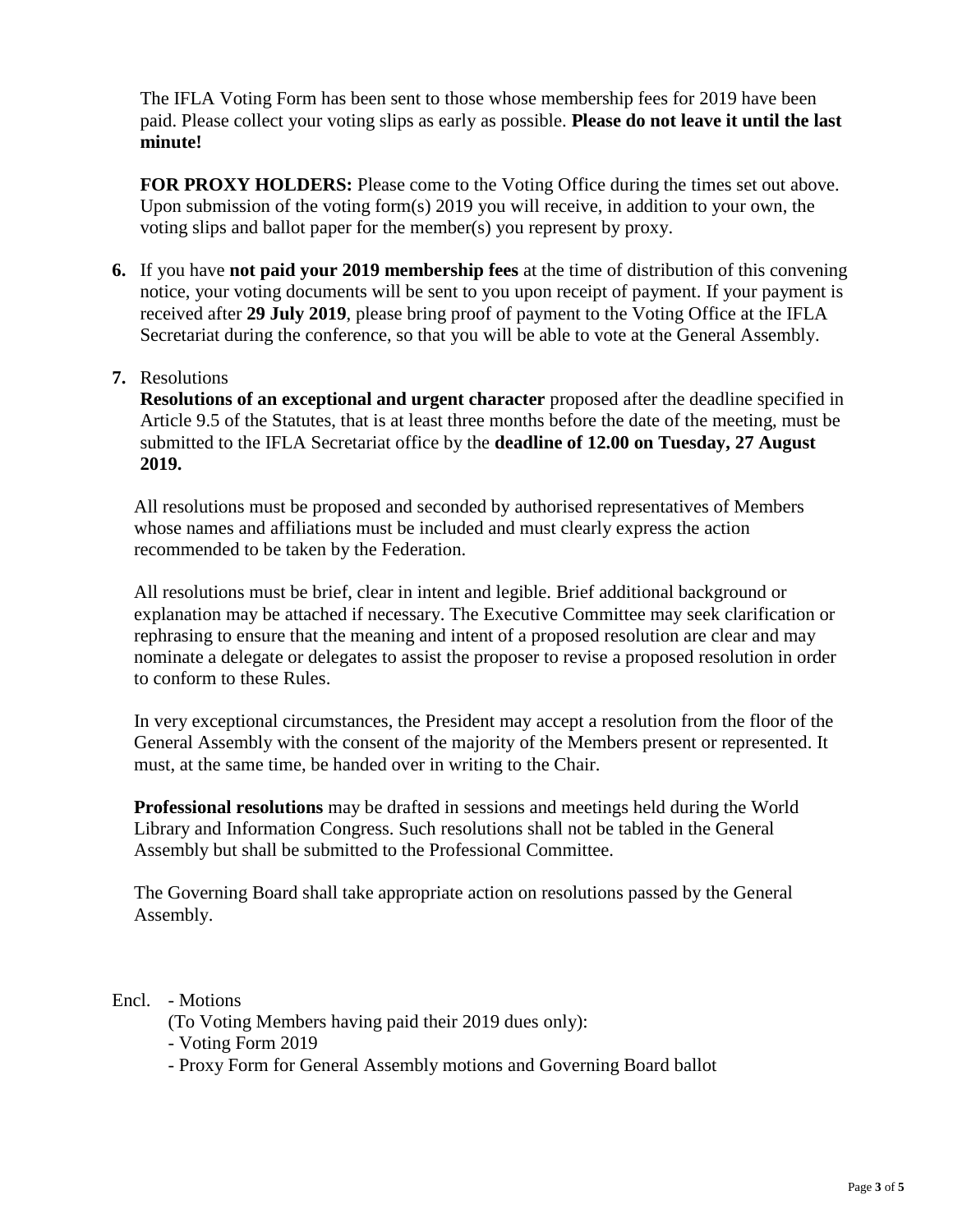### **General Assembly 2019, Athens, Greece.**

### **Agenda item 11 - Motions and Resolutions**

#### 11.1 **Motion to approve the holding of the next General Assembly in August 2020 (Art. 8 of the Statutes refers)**

#### **Background**

The legislation of the Netherlands, as stated in the Dutch Civil Code, Part 2, Sections 48 and 49, requires that the Governing Board must submit an annual report and annual financial statements to the General Assembly within six months of the end of the financial year, unless the General Assembly has extended this period. The period may be extended on account of special circumstances for no more than five months. This is reflected in Article 8.2 of the amended Statutes.

IFLA's financial year ends on 31 December, and its General Assembly (formerly Council) meets during the Congress, normally in August, more than six months later. The General Assembly must therefore authorize the Governing Board to present the annual report and financial statements at the next Congress. IFLA's lawyers advise that this authorization has to be given every year. A blanket authorization is not permissible.

#### **Motion:**

**to authorize the Governing Board to convene the General Assembly to coincide with the next IFLA World Library and Information Congress which shall take place in August 2020. In the case of an unavoidable delay the General Assembly may be convened at a later date, but no later than 30 November 2020.**

#### 11.2 **Motion on the setting of Membership Fees 2020 - 2022**

#### **Background**

Every three years Council (now General Assembly) had been called upon to approve the membership fees. In 2006, Council resolved to give power to the Governing Board to increase the IFLA membership fees in all categories by the percentage of the official retail price inflation, as recorded by the Netherlands government, since the time of the last increase of membership fees. This came into effect in 2007 for the fees from 2008. In the same resolution it was also stated that the Council would maintain its right to continue to approve the IFLA membership rates for all categories at intervals of no more than three years.

In 2019 the General Assembly is asked to again approve a motion, for the years 2020, 2021 and 2022.

The annual increase percentage for membership fees is calculated on the average consumer price index percentage (retail price inflation) in the Netherlands in the period July – June. The new rates for the following year are then adjusted with this percentage and approved by Governing Board at its August or December meeting. In 2010, in recognition of the impact of the World Economic Downturn on the average consumer price index percentage, the General Assembly resolved to build in a minimum level for the increase percentage so as to ensure financial sustainability for IFLA. At the General Assembly the Governing Board will advise the Assembly of the average retail price inflation average in the Netherlands since the time of the last increase and recommend a percentage increase rate for the 2020 membership fees.